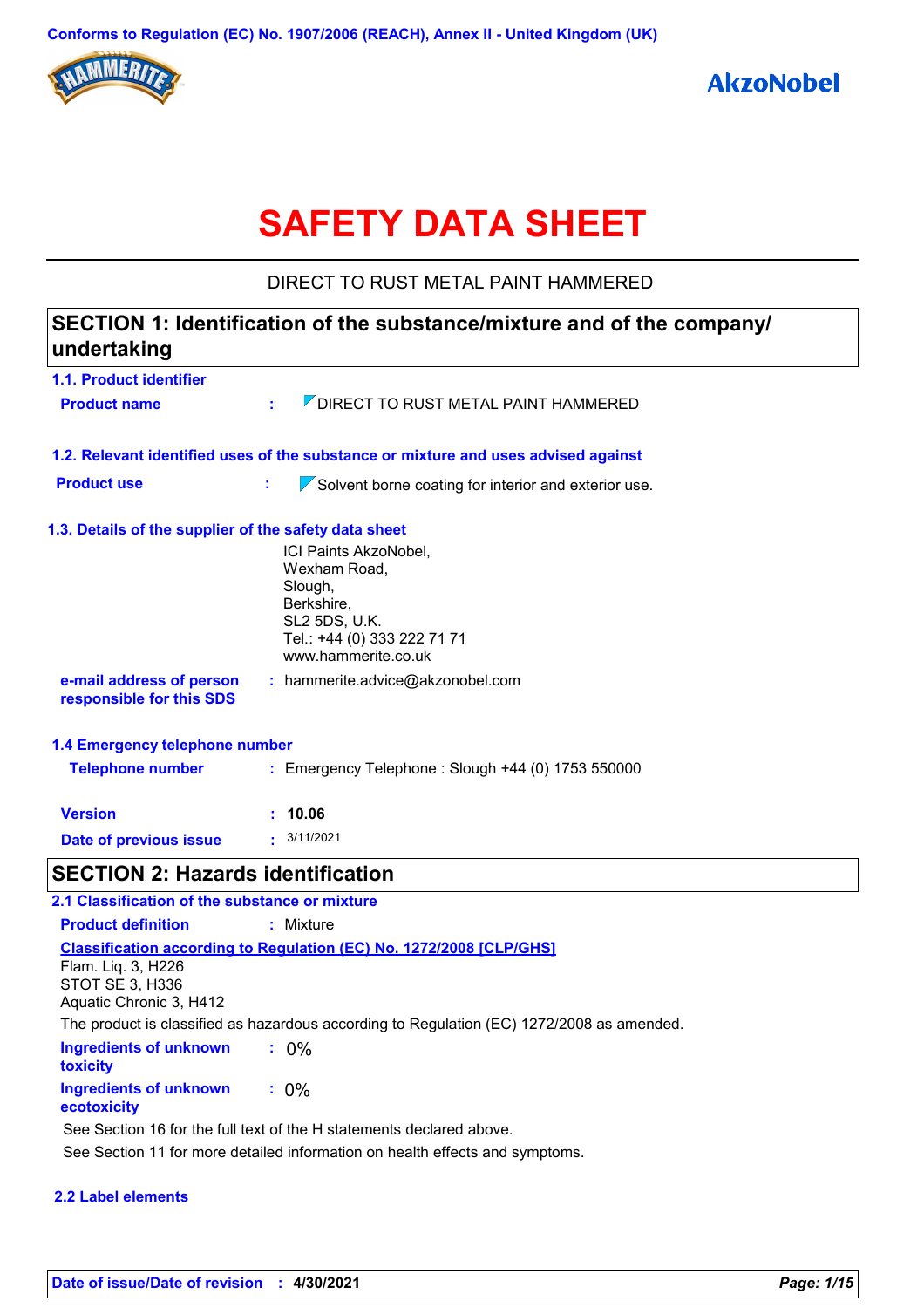### **SECTION 2: Hazards identification**

| <b>Hazard pictograms</b>                                                                                                                                        |                                                                                                                                                                                                            |
|-----------------------------------------------------------------------------------------------------------------------------------------------------------------|------------------------------------------------------------------------------------------------------------------------------------------------------------------------------------------------------------|
| <b>Signal word</b>                                                                                                                                              | : Warning                                                                                                                                                                                                  |
| <b>Hazard statements</b>                                                                                                                                        | : H226 - Flammable liquid and vapour.<br>H336 - May cause drowsiness or dizziness.<br>H412 - Harmful to aquatic life with long lasting effects.                                                            |
| <b>Precautionary statements</b>                                                                                                                                 |                                                                                                                                                                                                            |
| <b>General</b>                                                                                                                                                  | : P102 - Keep out of reach of children.<br>P101 - If medical advice is needed, have product container or label at hand.                                                                                    |
| <b>Prevention</b>                                                                                                                                               | : P210 - Keep away from heat, hot surfaces, sparks, open flames and other ignition<br>sources. No smoking.<br>P233 - Keep container tightly closed.<br>P262 - Do not get in eyes, on skin, or on clothing. |
| <b>Response</b>                                                                                                                                                 | : P304 + P340 - IF INHALED: Remove person to fresh air and keep comfortable for<br>breathing.<br>P312 - Call a POISON CENTER or doctor/physician if you feel unwell.                                       |
| <b>Storage</b>                                                                                                                                                  | : P235 - Keep cool.                                                                                                                                                                                        |
| <b>Disposal</b>                                                                                                                                                 | : P501 - Dispose of contents and container in accordance with all local, regional,<br>national or international regulations.                                                                               |
| <b>Hazardous ingredients</b>                                                                                                                                    | : Hydrocarbons, C9-C11, n-alkanes, isoalkanes, cyclics, <2% aromatics                                                                                                                                      |
| <b>Supplemental label</b><br>elements                                                                                                                           | : Repeated exposure may cause skin dryness or cracking.<br>Warning! Hazardous respirable droplets may be formed when sprayed. Do not<br>breathe spray or mist.                                             |
| <b>Annex XVII - Restrictions</b><br>on the manufacture,<br>placing on the market and<br>use of certain dangerous<br>substances, mixtures and<br><b>articles</b> | : Not applicable.                                                                                                                                                                                          |
| <b>Special packaging requirements</b>                                                                                                                           |                                                                                                                                                                                                            |
| <b>Containers to be fitted</b><br>with child-resistant<br><b>fastenings</b>                                                                                     | : Not applicable.                                                                                                                                                                                          |
| <b>Tactile warning of danger : Not applicable.</b>                                                                                                              |                                                                                                                                                                                                            |
| <b>2.3 Other hazards</b>                                                                                                                                        |                                                                                                                                                                                                            |
| <b>Product meets the criteria</b><br>for PBT or vPvB according<br>to Regulation (EC) No.<br>1907/2006, Annex XIII                                               |                                                                                                                                                                                                            |
| Other hazards which do<br>not result in classification                                                                                                          | : None known.                                                                                                                                                                                              |

# **SECTION 3: Composition/information on ingredients**

| <b>3.2 Mixtures</b>                        | : Mixture          |               |                                               |             |
|--------------------------------------------|--------------------|---------------|-----------------------------------------------|-------------|
| <b>Product/ingredient name</b>             | <b>Identifiers</b> | $\frac{9}{6}$ | <b>Regulation (EC) No.</b><br>1272/2008 [CLP] | <b>Type</b> |
|                                            |                    |               |                                               |             |
|                                            |                    |               |                                               |             |
|                                            |                    |               |                                               |             |
|                                            |                    |               |                                               |             |
| Date of issue/Date of revision : 4/30/2021 |                    |               |                                               | Page: 2/15  |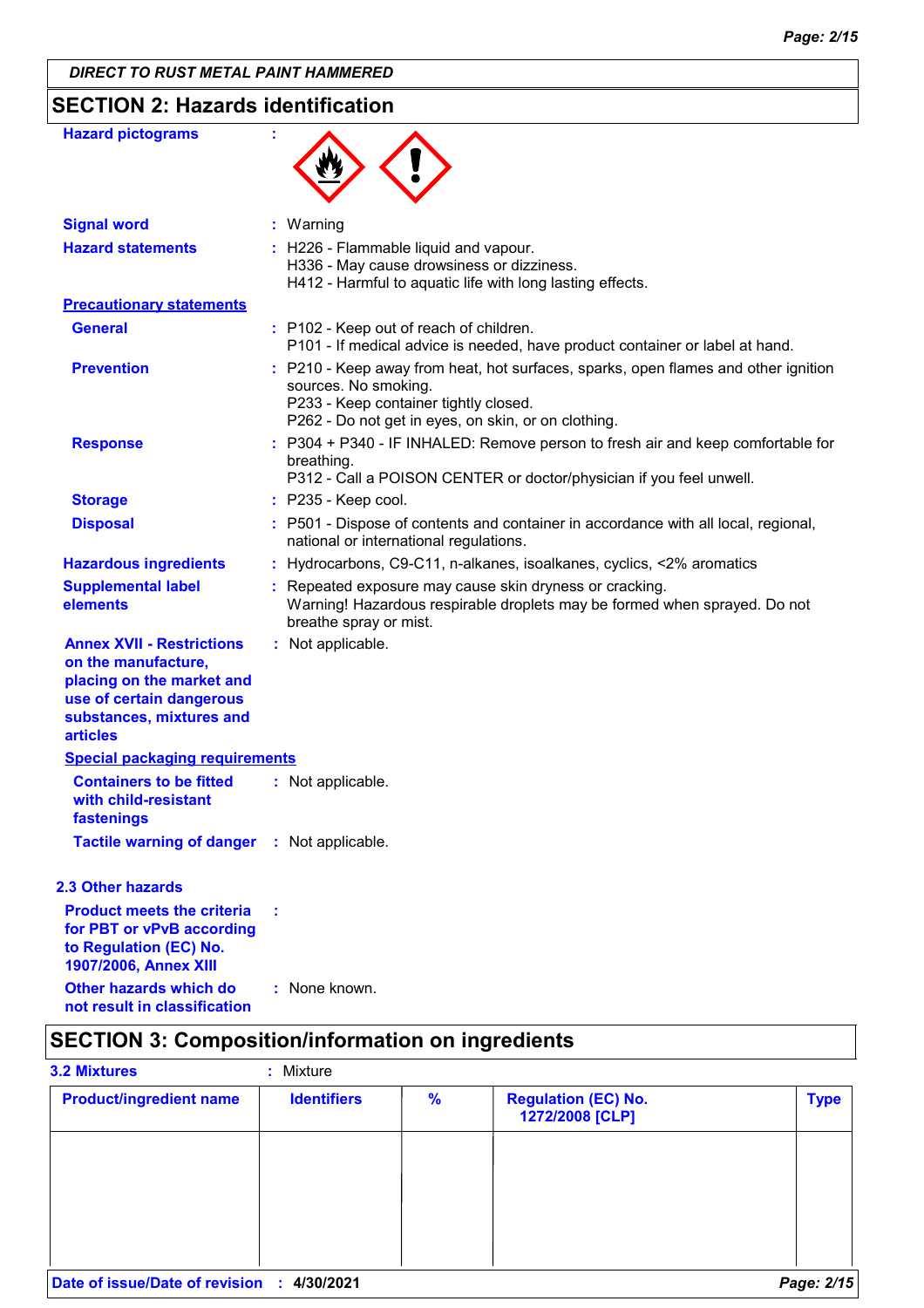### **SECTION 3: Composition/information on ingredients**

| <b>SECTION 3. COMPOSITION/INTO MILLON ON INGLEMENTS</b> |                  |             |                                                                        |         |
|---------------------------------------------------------|------------------|-------------|------------------------------------------------------------------------|---------|
| Hydrocarbons, C9-C11, n-                                | <b>REACH #:</b>  | $≥25 - ≤50$ | Flam. Liq. 3, H226                                                     | $[1]$   |
| alkanes, isoalkanes, cyclics,                           | 01-2119463258-33 |             | STOT SE 3, H336                                                        |         |
| <2% aromatics                                           |                  |             | Asp. Tox. 1, H304                                                      |         |
|                                                         |                  |             | <b>EUH066</b>                                                          |         |
| Naphtha (petroleum),                                    | EC: 265-150-3    | $\leq$ 3    | Asp. Tox. 1, H304                                                      | $[1]$   |
| hydrotreated heavy                                      | CAS: 64742-48-9  |             | <b>EUH066</b>                                                          |         |
|                                                         | Index:           |             |                                                                        |         |
|                                                         | 649-327-00-6     |             |                                                                        |         |
| trizinc bis(orthophosphate)                             | REACH #:         | 2.5         | Aquatic Acute 1, H400 (M=1)                                            | $[1]$   |
|                                                         | 01-2119485044-40 |             | Aquatic Chronic 1, H410 (M=1)                                          |         |
|                                                         | EC: 231-944-3    |             |                                                                        |         |
|                                                         | CAS: 7779-90-0   |             |                                                                        |         |
|                                                         | Index:           |             |                                                                        |         |
|                                                         | 030-011-00-6     |             |                                                                        |         |
| Hydrocarbons, C9-C10, n-                                | REACH #:         | l≤3         | Flam. Liq. 3, H226                                                     | $[1]$   |
| alkanes, isoalkanes, cyclics,                           | 01-2119471843-32 |             | STOT SE 3, H336                                                        |         |
| <2% aromatics                                           |                  |             | Asp. Tox. 1, H304                                                      |         |
|                                                         |                  |             | Aquatic Chronic 3, H412                                                |         |
| Hydrocarbons, C10-C13, n-                               | REACH #:         | ≤1          | Asp. Tox. 1, H304                                                      | $[1]$   |
| alkanes, isoalkanes, cyclics,                           | 01-2119457273-39 |             | <b>EUH066</b>                                                          |         |
| <2%aromatics                                            |                  |             |                                                                        |         |
| strontium bis                                           | EC: 219-536-3    | $≤0.3$      | Acute Tox. 4, H302                                                     | $[1]$   |
| (2-ethylhexanoate)                                      | CAS: 2457-02-5   |             | Skin Irrit. 2, H315                                                    |         |
|                                                         |                  |             | Eye Dam. 1, H318                                                       |         |
|                                                         |                  |             | Repr. 2, H361d (Unborn child)                                          |         |
| Hydrocarbons, C11-C14, n-                               | REACH #:         | ≤0.3        | Asp. Tox. 1, H304                                                      | $[1]$   |
| alkanes, isoalkanes, cyclics,                           | 01-2119456620-43 |             | <b>EUH066</b>                                                          |         |
| <2%aromatics                                            |                  | ≤0.3        |                                                                        | $[2]$   |
| (2-methoxymethylethoxy)                                 | EC: 252-104-2    |             | Not classified.                                                        |         |
| propanol                                                | CAS: 34590-94-8  |             |                                                                        | [1] [2] |
| 2-ethylhexanoic acid,                                   | EC: 240-085-3    | ≤0.1        | Eye Irrit. 2, H319                                                     |         |
| manganese salt                                          | CAS: 15956-58-8  |             | Repr. 2, H361fd (Fertility and Unborn child)<br><b>STOT RE 2, H373</b> |         |
|                                                         |                  |             | Aquatic Chronic 2, H411                                                |         |
|                                                         |                  |             | See Section 16 for                                                     |         |
|                                                         |                  |             | the full text of the H                                                 |         |
|                                                         |                  |             |                                                                        |         |
|                                                         |                  |             | statements declared                                                    |         |
|                                                         |                  |             | above.                                                                 |         |

There are no additional ingredients present which, within the current knowledge of the supplier and in the

concentrations applicable, are classified as hazardous to health or the environment, are PBTs, vPvBs or Substances of equivalent concern, or have been assigned a workplace exposure limit and hence require reporting in this section.

**Type** 

[1] Substance classified with a health or environmental hazard

[2] Substance with a workplace exposure limit

[3] Substance meets the criteria for PBT according to Regulation (EC) No. 1907/2006, Annex XIII

[4] Substance meets the criteria for vPvB according to Regulation (EC) No. 1907/2006, Annex XIII

[5] Substance of equivalent concern

[6] Additional disclosure due to company policy

Occupational exposure limits, if available, are listed in Section 8.

### **SECTION 4: First aid measures**

### **4.1 Description of first aid measures**

| Date of issue/Date of revision : 4/30/2021 |                                                                                                                                                                                                             | Page: 3/15 |
|--------------------------------------------|-------------------------------------------------------------------------------------------------------------------------------------------------------------------------------------------------------------|------------|
| <b>Skin contact</b>                        | : Remove contaminated clothing and shoes. Wash skin thoroughly with soap and<br>water or use recognised skin cleanser. Do NOT use solvents or thinners.                                                     |            |
| <b>Inhalation</b>                          | : Remove to fresh air. Keep person warm and at rest. If not breathing, if breathing is<br>irregular or if respiratory arrest occurs, provide artificial respiration or oxygen by<br>trained personnel.      |            |
| <b>Eye contact</b>                         | : Remove contact lenses, irrigate copiously with clean, fresh water, holding the<br>eyelids apart for at least 10 minutes and seek immediate medical advice.                                                |            |
| <b>General</b>                             | : In all cases of doubt, or when symptoms persist, seek medical attention. Never give<br>anything by mouth to an unconscious person. If unconscious, place in recovery<br>position and seek medical advice. |            |
|                                            |                                                                                                                                                                                                             |            |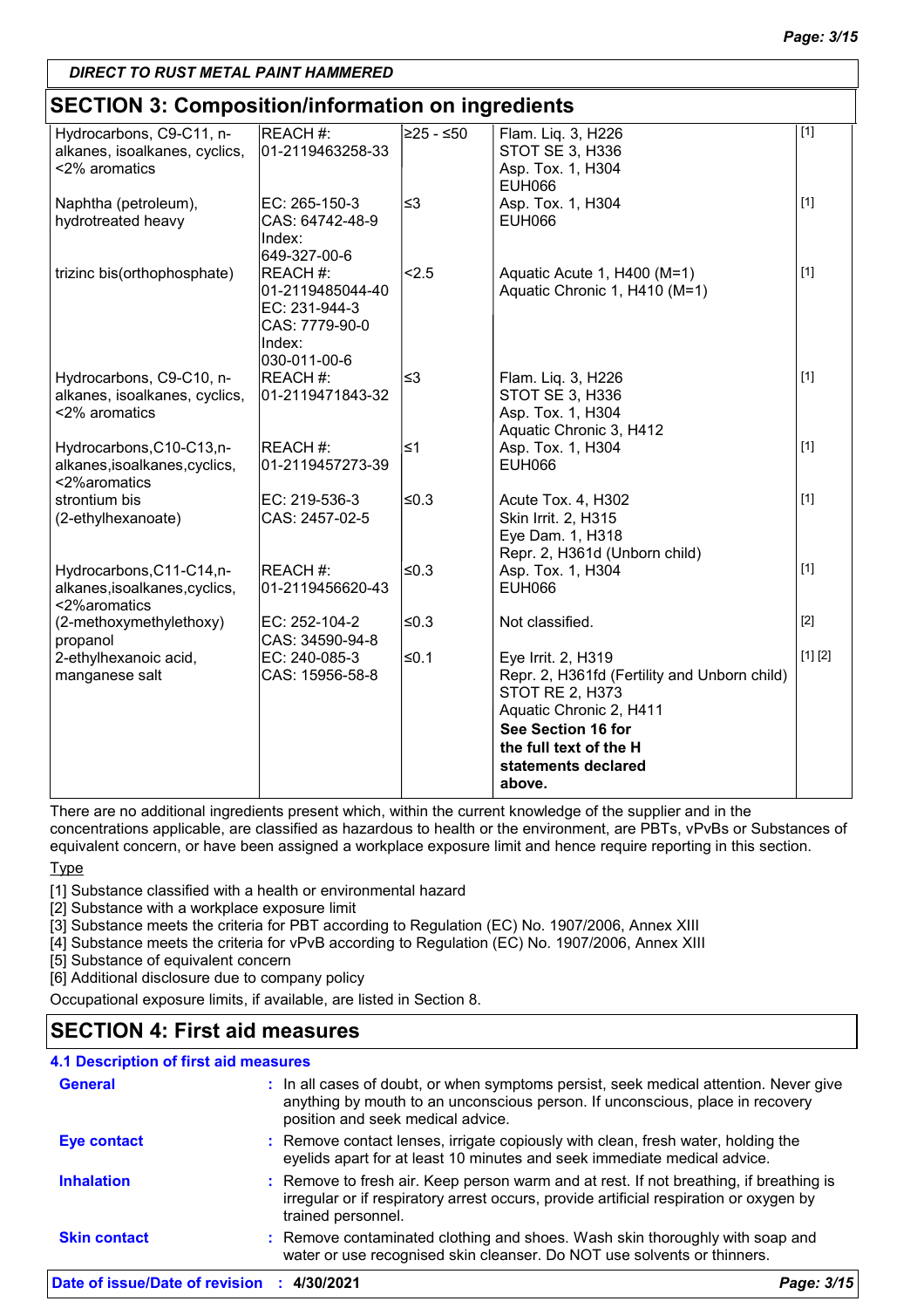### **SECTION 4: First aid measures**

| <b>Ingestion</b>                  | : If swallowed, seek medical advice immediately and show the container or label.<br>Keep person warm and at rest. Do NOT induce vomiting.                                                                                                                                                                               |
|-----------------------------------|-------------------------------------------------------------------------------------------------------------------------------------------------------------------------------------------------------------------------------------------------------------------------------------------------------------------------|
| <b>Protection of first-aiders</b> | : No action shall be taken involving any personal risk or without suitable training. If it<br>is suspected that fumes are still present, the rescuer should wear an appropriate<br>mask or self-contained breathing apparatus. It may be dangerous to the person<br>providing aid to give mouth-to-mouth resuscitation. |

#### **4.2 Most important symptoms and effects, both acute and delayed**

There are no data available on the mixture itself. The mixture has been assessed following the conventional method of the CLP Regulation (EC) No 1272/2008 and is classified for toxicological properties accordingly. See Sections 2 and 3 for details.

Exposure to component solvent vapour concentrations in excess of the stated occupational exposure limit may result in adverse health effects such as mucous membrane and respiratory system irritation and adverse effects on the kidneys, liver and central nervous system. Symptoms and signs include headache, dizziness, fatigue, muscular weakness, drowsiness and, in extreme cases, loss of consciousness.

Solvents may cause some of the above effects by absorption through the skin. Repeated or prolonged contact with the mixture may cause removal of natural fat from the skin, resulting in non-allergic contact dermatitis and absorption through the skin.

If splashed in the eyes, the liquid may cause irritation and reversible damage.

Ingestion may cause nausea, diarrhea and vomiting.

This takes into account, where known, delayed and immediate effects and also chronic effects of components from short-term and long-term exposure by oral, inhalation and dermal routes of exposure and eye contact.

#### **4.3 Indication of any immediate medical attention and special treatment needed**

| <b>Notes to physician</b>  | : In case of inhalation of decomposition products in a fire, symptoms may be delayed.<br>The exposed person may need to be kept under medical surveillance for 48 hours. |
|----------------------------|--------------------------------------------------------------------------------------------------------------------------------------------------------------------------|
| <b>Specific treatments</b> | : No specific treatment.                                                                                                                                                 |

See toxicological information (Section 11)

### **SECTION 5: Firefighting measures**

| 5.1 Extinguishing media                                  |                                                                                                                              |
|----------------------------------------------------------|------------------------------------------------------------------------------------------------------------------------------|
| <b>Suitable extinguishing</b><br>media                   | : Recommended: alcohol-resistant foam, $CO2$ , powders, water spray.                                                         |
| <b>Unsuitable extinguishing</b><br>media                 | : Do not use water jet.                                                                                                      |
|                                                          | 5.2 Special hazards arising from the substance or mixture                                                                    |
| <b>Hazards from the</b><br>substance or mixture          | : Fire will produce dense black smoke. Exposure to decomposition products may<br>cause a health hazard.                      |
| <b>Hazardous combustion</b><br>products                  | : Decomposition products may include the following materials: carbon monoxide,<br>carbon dioxide, smoke, oxides of nitrogen. |
| <b>5.3 Advice for firefighters</b>                       |                                                                                                                              |
| <b>Special protective actions</b><br>for fire-fighters   | : Cool closed containers exposed to fire with water. Do not release runoff from fire to<br>drains or watercourses.           |
| <b>Special protective</b><br>equipment for fire-fighters | : Appropriate breathing apparatus may be required.                                                                           |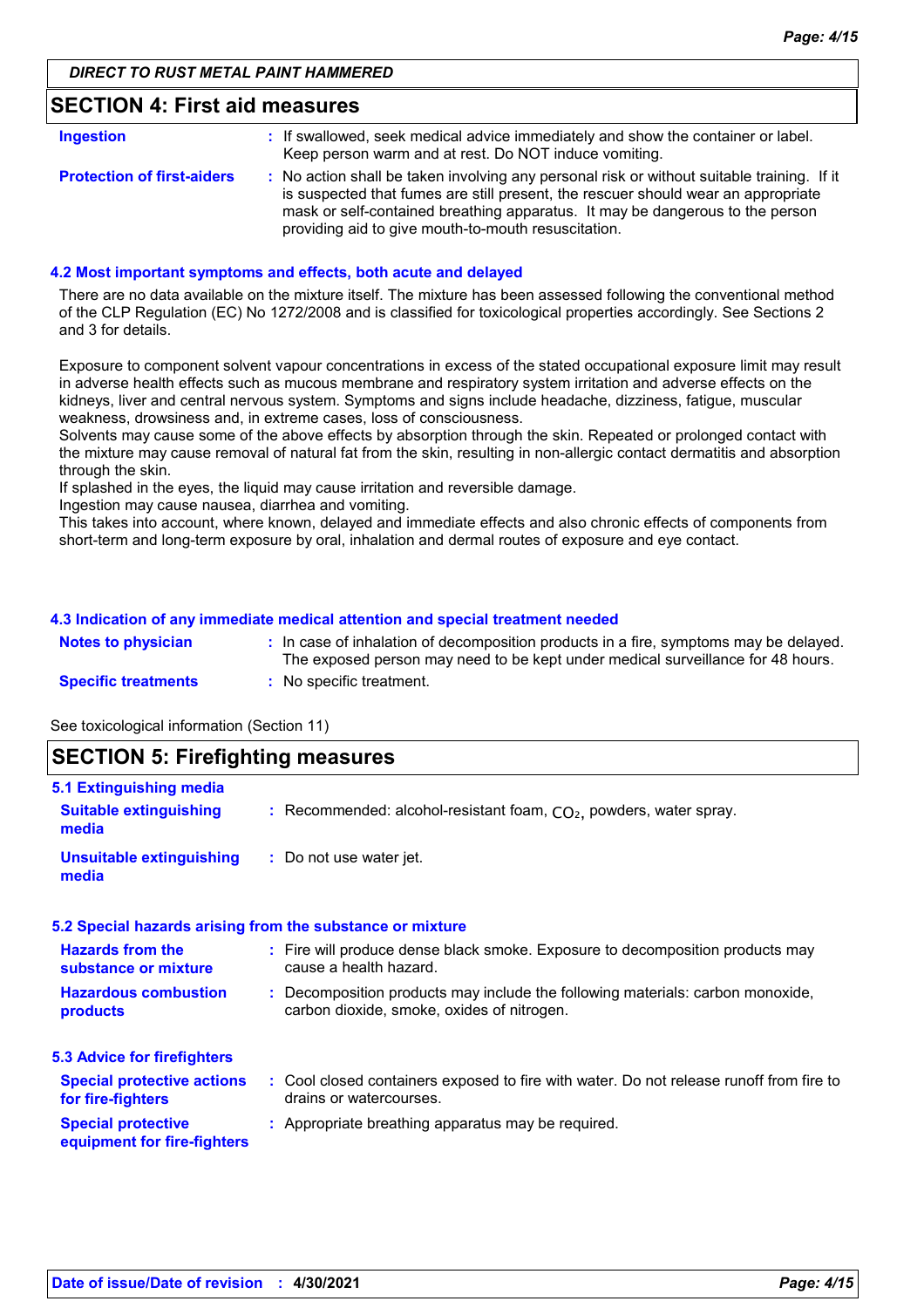### **SECTION 6: Accidental release measures**

|                                                                | 6.1 Personal precautions, protective equipment and emergency procedures                                                                                                                                                                                                            |
|----------------------------------------------------------------|------------------------------------------------------------------------------------------------------------------------------------------------------------------------------------------------------------------------------------------------------------------------------------|
| For non-emergency<br>personnel                                 | : Exclude sources of ignition and ventilate the area. Avoid breathing vapour or mist.<br>Refer to protective measures listed in sections 7 and 8.                                                                                                                                  |
|                                                                | For emergency responders : If specialised clothing is required to deal with the spillage, take note of any<br>information in Section 8 on suitable and unsuitable materials. See also the<br>information in "For non-emergency personnel".                                         |
| <b>6.2 Environmental</b><br>precautions                        | : Do not allow to enter drains or watercourses. If the product contaminates lakes,<br>rivers, or sewers, inform the appropriate authorities in accordance with local<br>regulations.                                                                                               |
| 6.3 Methods and material<br>for containment and<br>cleaning up | : Contain and collect spillage with non-combustible, absorbent material e.g. sand,<br>earth, vermiculite or diatomaceous earth and place in container for disposal<br>according to local regulations (see Section 13). Preferably clean with a detergent.<br>Avoid using solvents. |
| 6.4 Reference to other<br><b>sections</b>                      | : See Section 1 for emergency contact information.<br>See Section 8 for information on appropriate personal protective equipment.<br>See Section 13 for additional waste treatment information.                                                                                    |

### **SECTION 7: Handling and storage**

The information in this section contains generic advice and guidance. The list of Identified Uses in Section 1 should be consulted for any available use-specific information provided in the Exposure Scenario(s).

| <b>7.1 Precautions for safe</b><br>handling | : Prevent the creation of flammable or explosive concentrations of vapours in air and<br>avoid vapour concentrations higher than the occupational exposure limits.<br>In addition, the product should only be used in areas from which all naked lights and<br>other sources of ignition have been excluded. Electrical equipment should be<br>protected to the appropriate standard.<br>Mixture may charge electrostatically: always use earthing leads when transferring<br>from one container to another.<br>Operators should wear antistatic footwear and clothing and floors should be of the<br>conducting type.<br>Keep away from heat, sparks and flame. No sparking tools should be used.<br>Avoid contact with skin and eyes. Avoid the inhalation of dust, particulates, spray or<br>mist arising from the application of this mixture. Avoid inhalation of dust from<br>sanding.<br>Eating, drinking and smoking should be prohibited in areas where this material is<br>handled, stored and processed.<br>Put on appropriate personal protective equipment (see Section 8).<br>Never use pressure to empty. Container is not a pressure vessel.<br>Always keep in containers made from the same material as the original one.<br>Comply with the health and safety at work laws.<br>Do not allow to enter drains or watercourses.<br>Information on fire and explosion protection<br>Vapours are heavier than air and may spread along floors. Vapours may form |
|---------------------------------------------|------------------------------------------------------------------------------------------------------------------------------------------------------------------------------------------------------------------------------------------------------------------------------------------------------------------------------------------------------------------------------------------------------------------------------------------------------------------------------------------------------------------------------------------------------------------------------------------------------------------------------------------------------------------------------------------------------------------------------------------------------------------------------------------------------------------------------------------------------------------------------------------------------------------------------------------------------------------------------------------------------------------------------------------------------------------------------------------------------------------------------------------------------------------------------------------------------------------------------------------------------------------------------------------------------------------------------------------------------------------------------------------------------------------------------------------------------------------------------|
|                                             | explosive mixtures with air.                                                                                                                                                                                                                                                                                                                                                                                                                                                                                                                                                                                                                                                                                                                                                                                                                                                                                                                                                                                                                                                                                                                                                                                                                                                                                                                                                                                                                                                 |

#### **7.2 Conditions for safe storage, including any incompatibilities**

Store in accordance with local regulations.

#### **Notes on joint storage**

Keep away from: oxidising agents, strong alkalis, strong acids.

#### **Additional information on storage conditions**

Observe label precautions. Store in a dry, cool and well-ventilated area. Keep away from heat and direct sunlight. Keep away from sources of ignition. No smoking. Prevent unauthorised access. Containers that have been opened must be carefully resealed and kept upright to prevent leakage.

| 7.3 Specific end use(s) |  |
|-------------------------|--|
| <b>Docommondations</b>  |  |

**Recommendations :** Not available.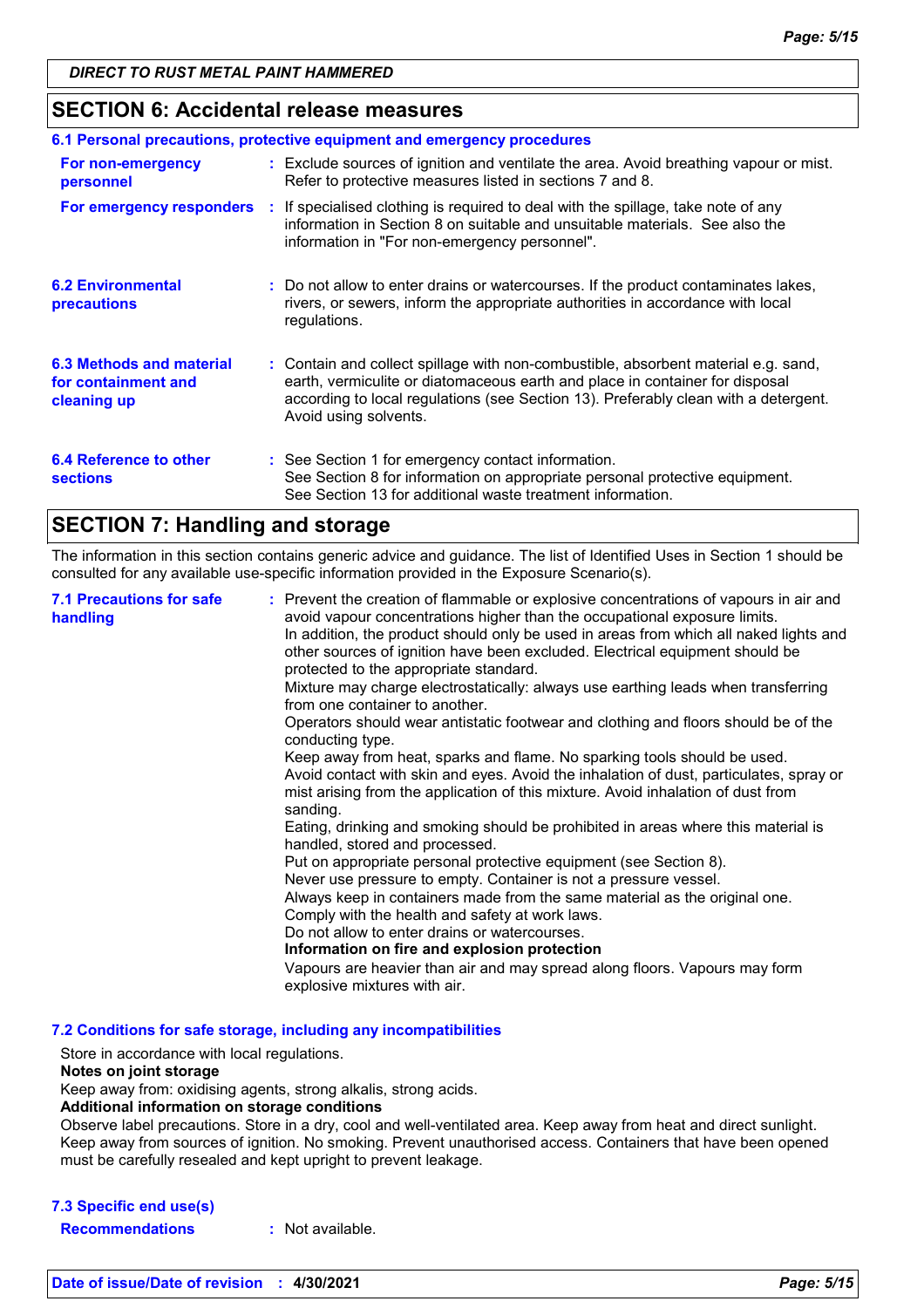### **SECTION 7: Handling and storage**

**Industrial sector specific : solutions** : Not available.

### **SECTION 8: Exposure controls/personal protection**

The information in this section contains generic advice and guidance. Information is provided based on typical anticipated uses of the product. Additional measures might be required for bulk handling or other uses that could significantly increase worker exposure or environmental releases.

### **8.1 Control parameters**

**Occupational exposure limits**

| <b>Product/ingredient name</b><br>(2-methoxymethylethoxy)propanol              |           | <b>Exposure limit values</b>                                                                                                                                                                                                                                                                                                                                                                                                                                                                                                                                                                                                                                                                                                                                                                                                                                                                                                                                                                                          |  |
|--------------------------------------------------------------------------------|-----------|-----------------------------------------------------------------------------------------------------------------------------------------------------------------------------------------------------------------------------------------------------------------------------------------------------------------------------------------------------------------------------------------------------------------------------------------------------------------------------------------------------------------------------------------------------------------------------------------------------------------------------------------------------------------------------------------------------------------------------------------------------------------------------------------------------------------------------------------------------------------------------------------------------------------------------------------------------------------------------------------------------------------------|--|
|                                                                                |           | EH40/2005 WELs (United Kingdom (UK), 12/2011). Absorbed<br>through skin.<br>TWA: 308 mg/m <sup>3</sup> 8 hours.<br>TWA: 50 ppm 8 hours.                                                                                                                                                                                                                                                                                                                                                                                                                                                                                                                                                                                                                                                                                                                                                                                                                                                                               |  |
| 2-ethylhexanoic acid, manganese salt                                           |           | EH40/2005 WELs (United Kingdom (UK), 12/2011).<br>TWA: $0.5 \text{ mg/m}^3$ , (as Mn) 8 hours.                                                                                                                                                                                                                                                                                                                                                                                                                                                                                                                                                                                                                                                                                                                                                                                                                                                                                                                        |  |
| <b>Recommended monitoring</b><br>procedures                                    | required. | : If this product contains ingredients with exposure limits, personal, workplace<br>atmosphere or biological monitoring may be required to determine the effectiveness<br>of the ventilation or other control measures and/or the necessity to use respiratory<br>protective equipment. Reference should be made to monitoring standards, such as<br>the following: European Standard EN 689 (Workplace atmospheres - Guidance for<br>the assessment of exposure by inhalation to chemical agents for comparison with<br>limit values and measurement strategy) European Standard EN 14042 (Workplace<br>atmospheres - Guide for the application and use of procedures for the assessment<br>of exposure to chemical and biological agents) European Standard EN 482<br>(Workplace atmospheres - General requirements for the performance of procedures<br>for the measurement of chemical agents) Reference to national guidance<br>documents for methods for the determination of hazardous substances will also be |  |
| <b>DNELs/DMELs</b><br>No DNELs/DMELs available.                                |           |                                                                                                                                                                                                                                                                                                                                                                                                                                                                                                                                                                                                                                                                                                                                                                                                                                                                                                                                                                                                                       |  |
| <b>PNECs</b><br>No PNECs available                                             |           |                                                                                                                                                                                                                                                                                                                                                                                                                                                                                                                                                                                                                                                                                                                                                                                                                                                                                                                                                                                                                       |  |
| <b>8.2 Exposure controls</b>                                                   |           |                                                                                                                                                                                                                                                                                                                                                                                                                                                                                                                                                                                                                                                                                                                                                                                                                                                                                                                                                                                                                       |  |
| <b>Appropriate engineering</b><br>controls                                     |           | : Provide adequate ventilation. Where reasonably practicable, this should be<br>achieved by the use of local exhaust ventilation and good general extraction. If<br>these are not sufficient to maintain concentrations of particulates and solvent<br>vapours below the OEL, suitable respiratory protection must be worn.                                                                                                                                                                                                                                                                                                                                                                                                                                                                                                                                                                                                                                                                                           |  |
| <b>Individual protection measures</b>                                          |           |                                                                                                                                                                                                                                                                                                                                                                                                                                                                                                                                                                                                                                                                                                                                                                                                                                                                                                                                                                                                                       |  |
| <b>Hygiene measures</b>                                                        |           | : Wash hands, forearms and face thoroughly after handling chemical products, before<br>eating, smoking and using the lavatory and at the end of the working period.<br>Appropriate techniques should be used to remove potentially contaminated clothing.<br>Wash contaminated clothing before reusing. Ensure that eyewash stations and<br>safety showers are close to the workstation location.                                                                                                                                                                                                                                                                                                                                                                                                                                                                                                                                                                                                                     |  |
| <b>Eye/face protection</b><br><b>Skin protection</b><br><b>Hand protection</b> |           | : Use safety eyewear designed to protect against splash of liquids.                                                                                                                                                                                                                                                                                                                                                                                                                                                                                                                                                                                                                                                                                                                                                                                                                                                                                                                                                   |  |
| <b>Gloves</b>                                                                  | material. | : When prolonged or frequently repeated contact may occur, a glove with a protection<br>class of 6 (breakthrough time >480 minutes according to EN374) is recommended.<br>Recommended gloves: Viton ® or Nitrile, thickness ≥ 0.38 mm.<br>When only brief contact is expected, a glove with protection class of 2 or higher<br>(breakthrough time > 30 minutes according to EN374) is recommended.<br>Recommended gloves: Nitrile, thickness ≥ 0.12 mm.<br>Gloves should be replaced regularly and if there is any sign of damage to the glove                                                                                                                                                                                                                                                                                                                                                                                                                                                                        |  |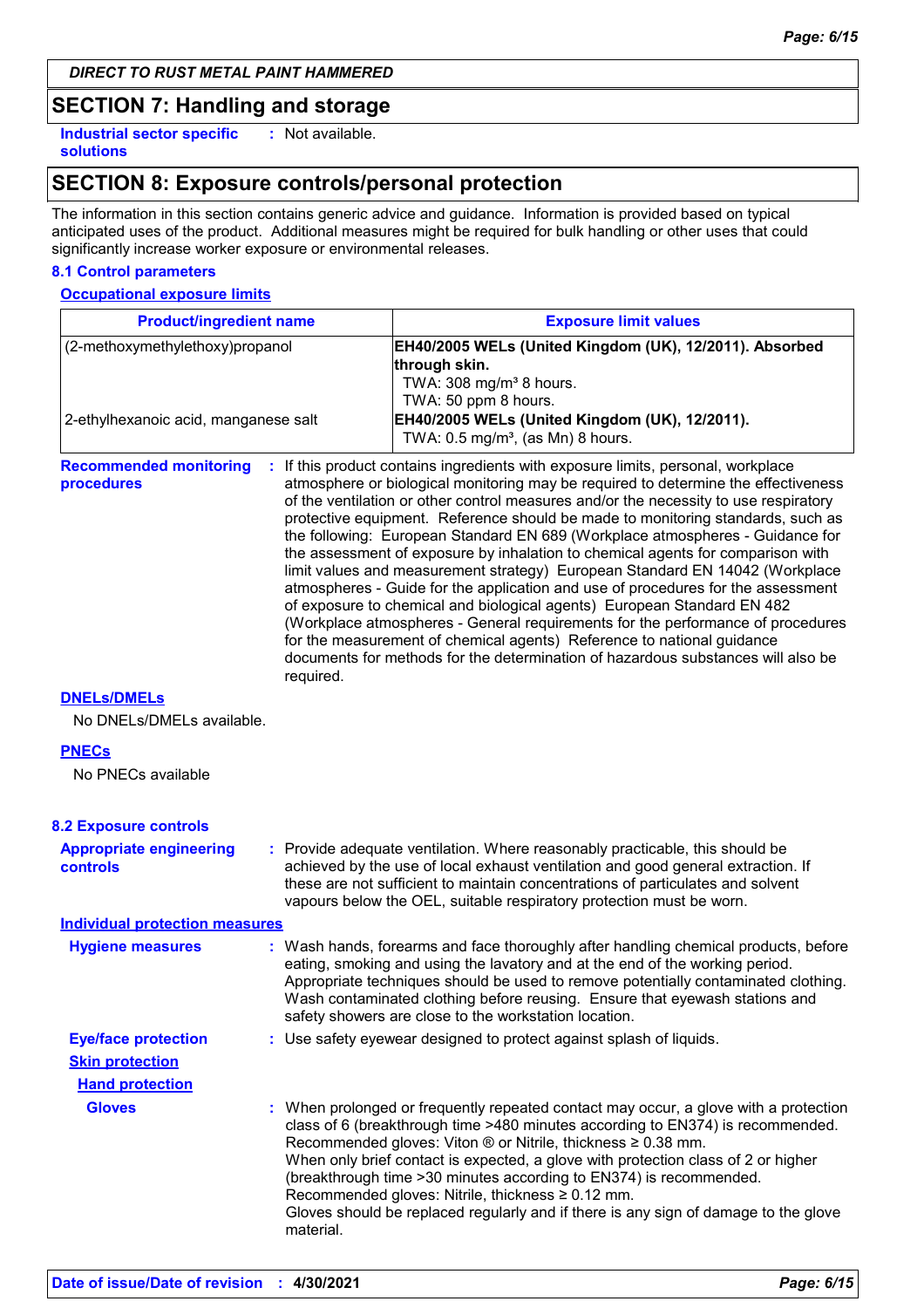### **SECTION 8: Exposure controls/personal protection**

|                               | The performance or effectiveness of the glove may be reduced by physical/chemical<br>damage and poor maintenance.                                                                                                                                                                                                                                                                                                                                                                                                                                                                                                                                                                       |
|-------------------------------|-----------------------------------------------------------------------------------------------------------------------------------------------------------------------------------------------------------------------------------------------------------------------------------------------------------------------------------------------------------------------------------------------------------------------------------------------------------------------------------------------------------------------------------------------------------------------------------------------------------------------------------------------------------------------------------------|
| <b>Body protection</b>        | : Personnel should wear antistatic clothing made of natural fibres or of high-<br>temperature-resistant synthetic fibres.                                                                                                                                                                                                                                                                                                                                                                                                                                                                                                                                                               |
| <b>Other skin protection</b>  | : Appropriate footwear and any additional skin protection measures should be<br>selected based on the task being performed and the risks involved and should be<br>approved by a specialist before handling this product.                                                                                                                                                                                                                                                                                                                                                                                                                                                               |
| <b>Respiratory protection</b> | : If workers are exposed to concentrations above the exposure limit, they must use<br>appropriate, certified respirators.                                                                                                                                                                                                                                                                                                                                                                                                                                                                                                                                                               |
|                               | OLD LEAD-BASED PAINTS:                                                                                                                                                                                                                                                                                                                                                                                                                                                                                                                                                                                                                                                                  |
|                               | When surfaces are to be prepared for painting, account should be taken of the age<br>of the property and the possibility that lead-pigmented paint might be present. There<br>is a possibility that ingestion or inhalation of scrapings or dust arising from the<br>preparation work could cause health effects. As a working rule you should assume<br>that this will be the case if the age of the property is pre 1960.                                                                                                                                                                                                                                                             |
|                               | Where possible wet sanding or chemical stripping methods should be used with<br>surfaces of this type to avoid the creation of dust. When dry sanding cannot be<br>avoided, and effective local exhaust ventilation is not available, it is recommended<br>that a dust respirator is worn, that is approved for use with lead dusts, and its type<br>selected on the basis of the COSHH assessment, taking into account the<br>Workplace Exposure Limit for lead in air. Furthermore, steps should be taken to<br>ensure containment of the dusts created, and that all practicable measures are<br>taken to clean up thoroughly all deposits of dusts in and around the affected area. |
|                               | Respiratory protection in case of dust or spray mist formation. (particle filter EN143<br>type P2) Respiratory protection in case of vapour formation. (half mask with<br>combination filter A2-P2 til concentrations of 0,5 Vol%.)                                                                                                                                                                                                                                                                                                                                                                                                                                                     |
|                               | The current Control of Lead at Work Regulations approved code of practice should<br>be consulted for advice on protective clothing and personal hygiene precautions.<br>Care should also be taken to exclude visitors, members of the household and<br>especially children from the affected area, during the actual work and the<br>subsequent clean up operations. All scrapings, dust, etc. should be disposed of by<br>the professional painting contractor as Hazardous Waste.                                                                                                                                                                                                     |
|                               | Extra precautions will also need to be taken when burning off old lead-based paints<br>because fumes containing lead will be produced. It is recommended that a<br>respirator, approved for use with particulate fumes of lead is selected on the basis<br>of the COSHH assessment, taking into account the Workplace Exposure Limit for<br>lead in air. Similar precautions to those given above about sanding should be taken<br>with reference to protective clothing, disposal of scrapings and dusts, and exclusion<br>of other personnel and especially children from the building during actual work and<br>the subsequent clean up operations.                                  |
|                               | Avoid the inhalation of dust. Wear suitable face mask if dry sanding. Special<br>precautions should be taken during surface preparation of pre-1960s paint surfaces<br>over wood and metal as they may contain harmful lead.<br><b>OLD LEAD-BASED PAINTS:</b>                                                                                                                                                                                                                                                                                                                                                                                                                           |
|                               | When surfaces are to be prepared for painting, account should be taken of the<br>age of the property and the possibility that lead-pigmented paint might be present.<br>There is a possibility that ingestion or inhalation of scrapings or dust arising from<br>the preparation work could cause health effects. As a working rule you should<br>assume that this will be the case if the age of the property is pre 1960.                                                                                                                                                                                                                                                             |
|                               | Where possible wet sanding or chemical stripping methods should be used with<br>surfaces of this type to avoid the creation of dust. When dry sanding cannot be<br>avoided, and effective local exhaust ventilation is not available, it is recommended<br>that a dust respirator is worn, that is approved for use with lead dusts, and its type<br>selected on the basis of the COSHH assessment, taking into account the                                                                                                                                                                                                                                                             |

Workplace Exposure Limit for lead in air. Furthermore, steps should be taken to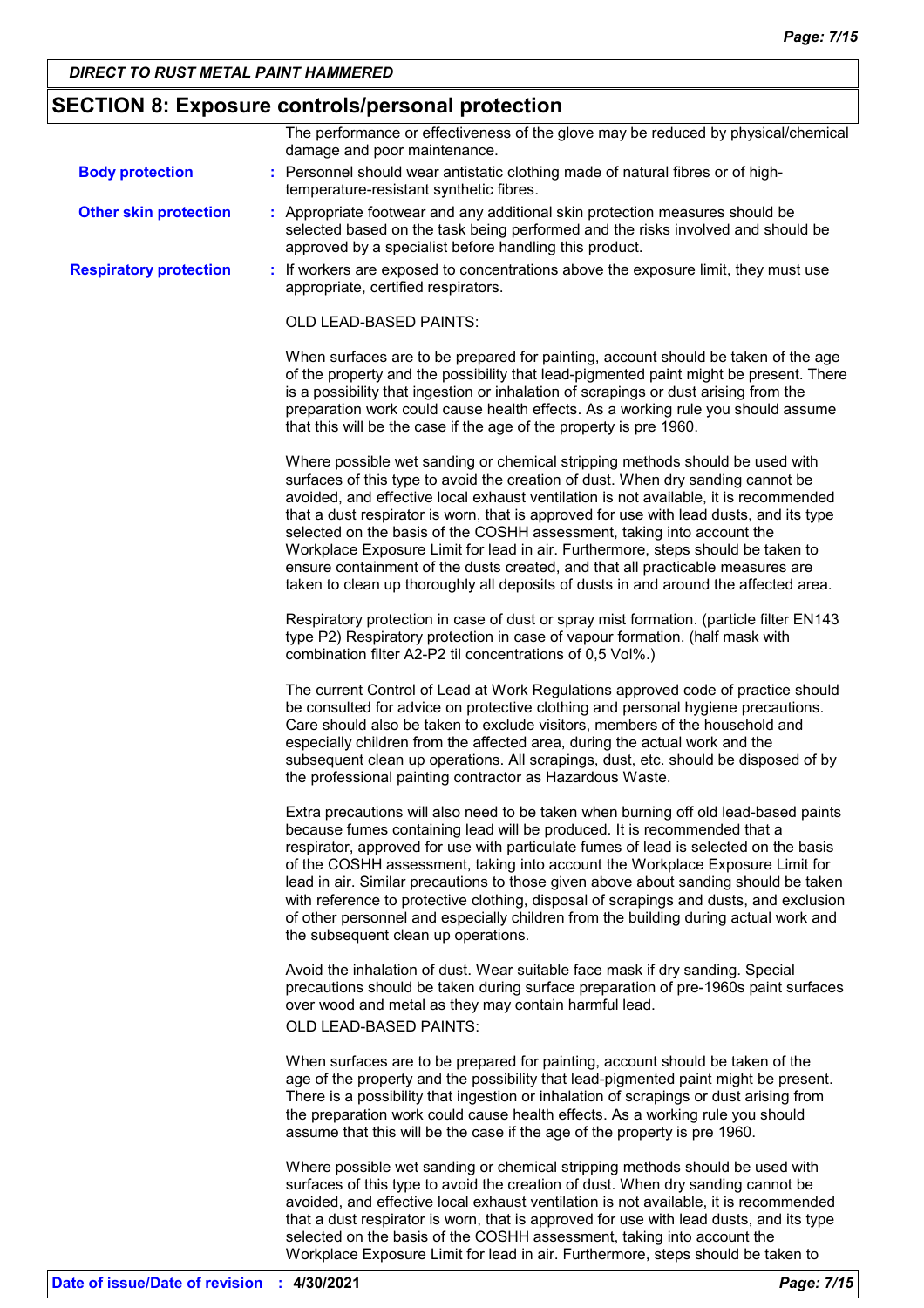### **SECTION 8: Exposure controls/personal protection**

ensure containment of the dusts created, and that all practicable measures are taken to clean up thoroughly all deposits of dusts in and around the affected area.

Respiratory protection in case of dust or spray mist formation. (particle filter EN143 type P2) Respiratory protection in case of vapour formation. (half mask with combination filter A2-P2 til concentrations of 0,5 Vol%.)

The current Control of Lead at Work Regulations approved code of practice should be consulted for advice on protective clothing and personal hygiene precautions. Care should also be taken to exclude visitors, members of the household and especially children from the affected area, during the actual work and the subsequent clean up operations. All scrapings, dust, etc. should be disposed of by the professional painting contractor as Hazardous Waste.

Extra precautions will also need to be taken when burning off old lead-based paints because fumes containing lead will be produced. It is recommended that a respirator, approved for use with particulate fumes of lead is selected on the basis of the COSHH assessment, taking into account the Workplace Exposure Limit for lead in air. Similar precautions to those given above about sanding should be taken with reference to protective clothing, disposal of scrapings and dusts, and exclusion of other personnel and especially children from the building during actual work and the subsequent clean up operations.

Avoid the inhalation of dust. Wear suitable face mask if dry sanding. Special precautions should be taken during surface preparation of pre-1960s paint surfaces over wood and metal as they may contain harmful lead.

**Environmental exposure : Do not allow to enter drains or watercourses. controls**

### **SECTION 9: Physical and chemical properties**

| 9.1. Information on basic physical and chemical properties         |                                                            |
|--------------------------------------------------------------------|------------------------------------------------------------|
| <b>Appearance</b>                                                  |                                                            |
| <b>Physical state</b>                                              | : Liquid.                                                  |
| <b>Colour</b>                                                      | : Various: See label.                                      |
| <b>Odour</b>                                                       | $:$ Not available.                                         |
| <b>Odour threshold</b>                                             | $\cdot$ Not available.                                     |
| рH                                                                 | $:$ Not available.                                         |
| <b>Melting point/freezing point</b>                                | $:$ Not available.                                         |
| Initial boiling point and boiling<br>range                         | $: 185^{\circ}$ C                                          |
| <b>Flash point</b>                                                 | : Closed cup: $41^{\circ}$ C                               |
| <b>Evaporation rate</b>                                            | $:$ Not available.                                         |
| <b>Upper/lower flammability or</b><br>explosive limits             | : Not available.                                           |
| <b>Vapour pressure</b>                                             | : Not available.                                           |
| <b>Vapour density</b>                                              | $:$ Not available.                                         |
| <b>Relative density</b>                                            | : 1.105                                                    |
| <b>Solubility(ies)</b>                                             | Insoluble in the following materials: cold water.          |
| <b>Partition coefficient: n-octanol/ : Not available.</b><br>water |                                                            |
| <b>Auto-ignition temperature</b>                                   | : Not available.                                           |
| <b>Decomposition temperature</b>                                   | : Not available.                                           |
| <b>Viscosity</b>                                                   | Kinematic (room temperature): $6.34 \text{ cm}^2/\text{s}$ |
| <b>Explosive properties</b>                                        | Not available.                                             |

**Date of issue/Date of revision : 4/30/2021** *Page: 8/15*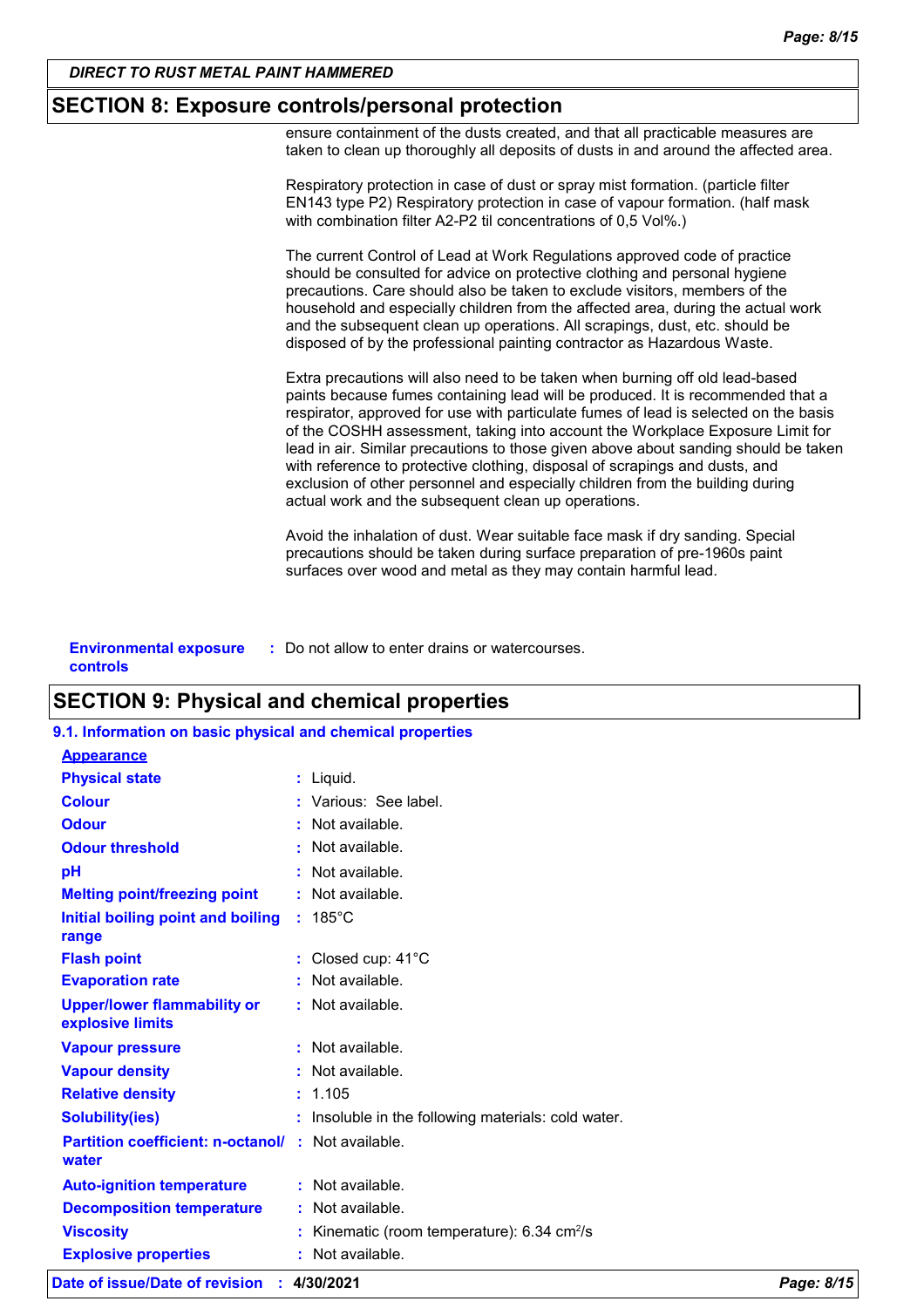### **SECTION 9: Physical and chemical properties**

| <b>Oxidising properties</b> | : Not available. |
|-----------------------------|------------------|
| 9.2. Other information      |                  |

### **Solubility in water :** Not available. **SECTION 10: Stability and reactivity**

| <b>10.1 Reactivity</b>                            | : No specific test data related to reactivity available for this product or its ingredients.                                        |
|---------------------------------------------------|-------------------------------------------------------------------------------------------------------------------------------------|
| <b>10.2 Chemical stability</b>                    | : Stable under recommended storage and handling conditions (see Section 7).                                                         |
| <b>10.3 Possibility of</b><br>hazardous reactions | : Under normal conditions of storage and use, hazardous reactions will not occur.                                                   |
| <b>10.4 Conditions to avoid</b>                   | : When exposed to high temperatures may produce hazardous decomposition<br>products.                                                |
| 10.5 Incompatible materials                       | : Keep away from the following materials to prevent strong exothermic reactions:<br>oxidising agents, strong alkalis, strong acids. |
| <b>10.6 Hazardous</b><br>decomposition products   | : Decomposition products may include the following materials: carbon monoxide,<br>carbon dioxide, smoke, oxides of nitrogen.        |

### **SECTION 11: Toxicological information**

#### **11.1 Information on toxicological effects**

There are no data available on the mixture itself. The mixture has been assessed following the conventional method of the CLP Regulation (EC) No 1272/2008 and is classified for toxicological properties accordingly. See Sections 2 and 3 for details.

Exposure to component solvent vapour concentrations in excess of the stated occupational exposure limit may result in adverse health effects such as mucous membrane and respiratory system irritation and adverse effects on the kidneys, liver and central nervous system. Symptoms and signs include headache, dizziness, fatigue, muscular weakness, drowsiness and, in extreme cases, loss of consciousness.

Solvents may cause some of the above effects by absorption through the skin. Repeated or prolonged contact with the mixture may cause removal of natural fat from the skin, resulting in non-allergic contact dermatitis and absorption through the skin.

If splashed in the eyes, the liquid may cause irritation and reversible damage.

Ingestion may cause nausea, diarrhea and vomiting.

This takes into account, where known, delayed and immediate effects and also chronic effects of components from short-term and long-term exposure by oral, inhalation and dermal routes of exposure and eye contact.

#### **Acute toxicity**

| <b>Product/ingredient name</b>      | <b>Result</b>          | <b>Species</b> | <b>Dose</b>               | <b>Exposure</b> |
|-------------------------------------|------------------------|----------------|---------------------------|-----------------|
| (2-methoxymethylethoxy)<br>propanol | <b>ILD50 Dermal</b>    | Rabbit         | 10 mL/kg                  |                 |
|                                     | LD50 Oral<br>LD50 Oral | Dog<br>Rat     | 7500 mg/kg<br>$5.5$ mL/kg | -               |
|                                     | LD50 Oral              | Rat            | 5400 uL/kg                |                 |

**Conclusion/Summary :** Not available.

### **Acute toxicity estimates**

N/A

**Irritation/Corrosion**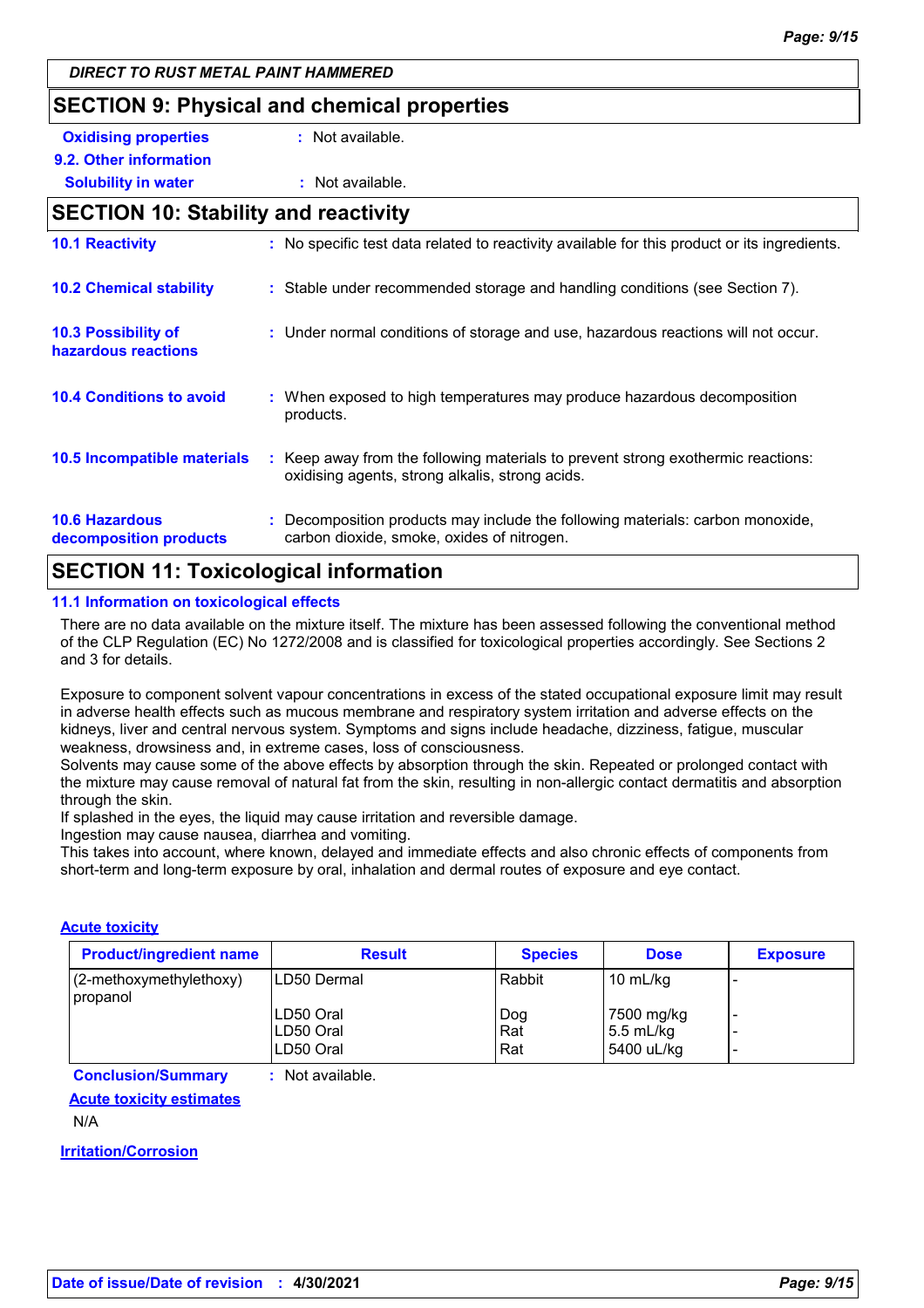### **SECTION 11: Toxicological information**

| <b>Product/ingredient name</b>                    | <b>Result</b>        | <b>Species</b> | <b>Score</b> | <b>Exposure</b>              | <b>Observation</b> |
|---------------------------------------------------|----------------------|----------------|--------------|------------------------------|--------------------|
| $(2$ -methoxymethylethoxy)<br>propanol            | Eyes - Mild irritant | Human          |              | 8 milligrams                 |                    |
|                                                   | Eyes - Mild irritant | Rabbit         |              | 24 hours 500 -<br>milligrams |                    |
|                                                   | Skin - Mild irritant | Rabbit         |              | 1500<br>milligrams           |                    |
| <b>Conclusion/Summary</b><br><b>Soncification</b> | Not available.       |                |              |                              |                    |

| יוטווסונוסעו                 |                  |
|------------------------------|------------------|
| <b>Conclusion/Summary</b>    | : Not available. |
| <u>Mutaqenicity</u>          |                  |
| <b>Conclusion/Summary</b>    | : Not available. |
| <u>Carcinogenicity</u>       |                  |
| <b>Conclusion/Summary</b>    | : Not available. |
| <u>Reproductive toxicity</u> |                  |
| <b>Conclusion/Summary</b>    | : Not available. |
| <u>Teratogenicity</u>        |                  |
| <b>Conclusion/Summary</b>    | : Not available. |
|                              |                  |

**Specific target organ toxicity (single exposure)**

| <b>Product/ingredient name</b>                                          | <b>Category</b> | <b>Route of</b><br>exposure | <b>Target organs</b> |
|-------------------------------------------------------------------------|-----------------|-----------------------------|----------------------|
| Hydrocarbons, C9-C11, n-alkanes, isoalkanes, cyclics,<br>l<2% aromatics | Category 3      | Not applicable.             | Narcotic effects     |
| Hydrocarbons, C9-C10, n-alkanes, isoalkanes, cyclics,<br>l<2% aromatics | Category 3      | Not applicable.             | Narcotic effects     |

**Specific target organ toxicity (repeated exposure)**

Not available.

#### **Aspiration hazard**

| <b>Product/ingredient name</b>                                         | <b>Result</b>                         |
|------------------------------------------------------------------------|---------------------------------------|
| Hydrocarbons, C9-C11, n-alkanes, isoalkanes, cyclics, <2%<br>aromatics | <b>ASPIRATION HAZARD - Category 1</b> |
| Naphtha (petroleum), hydrotreated heavy                                | <b>ASPIRATION HAZARD - Category 1</b> |
| Hydrocarbons, C9-C10, n-alkanes, isoalkanes, cyclics, <2%<br>aromatics | <b>ASPIRATION HAZARD - Category 1</b> |
| Hydrocarbons, C10-C13, n-alkanes, isoalkanes, cyclics,<br><2%aromatics | <b>ASPIRATION HAZARD - Category 1</b> |
| Hydrocarbons, C11-C14, n-alkanes, isoalkanes, cyclics,<br><2%aromatics | <b>ASPIRATION HAZARD - Category 1</b> |

#### **Other information :**

: Not available.

### **SECTION 12: Ecological information**

#### **12.1 Toxicity**

There are no data available on the mixture itself. Do not allow to enter drains or watercourses.

The mixture has been assessed following the summation method of the CLP Regulation (EC) No 1272/2008 and is classified for eco-toxicological properties accordingly. See Sections 2 and 3 for details.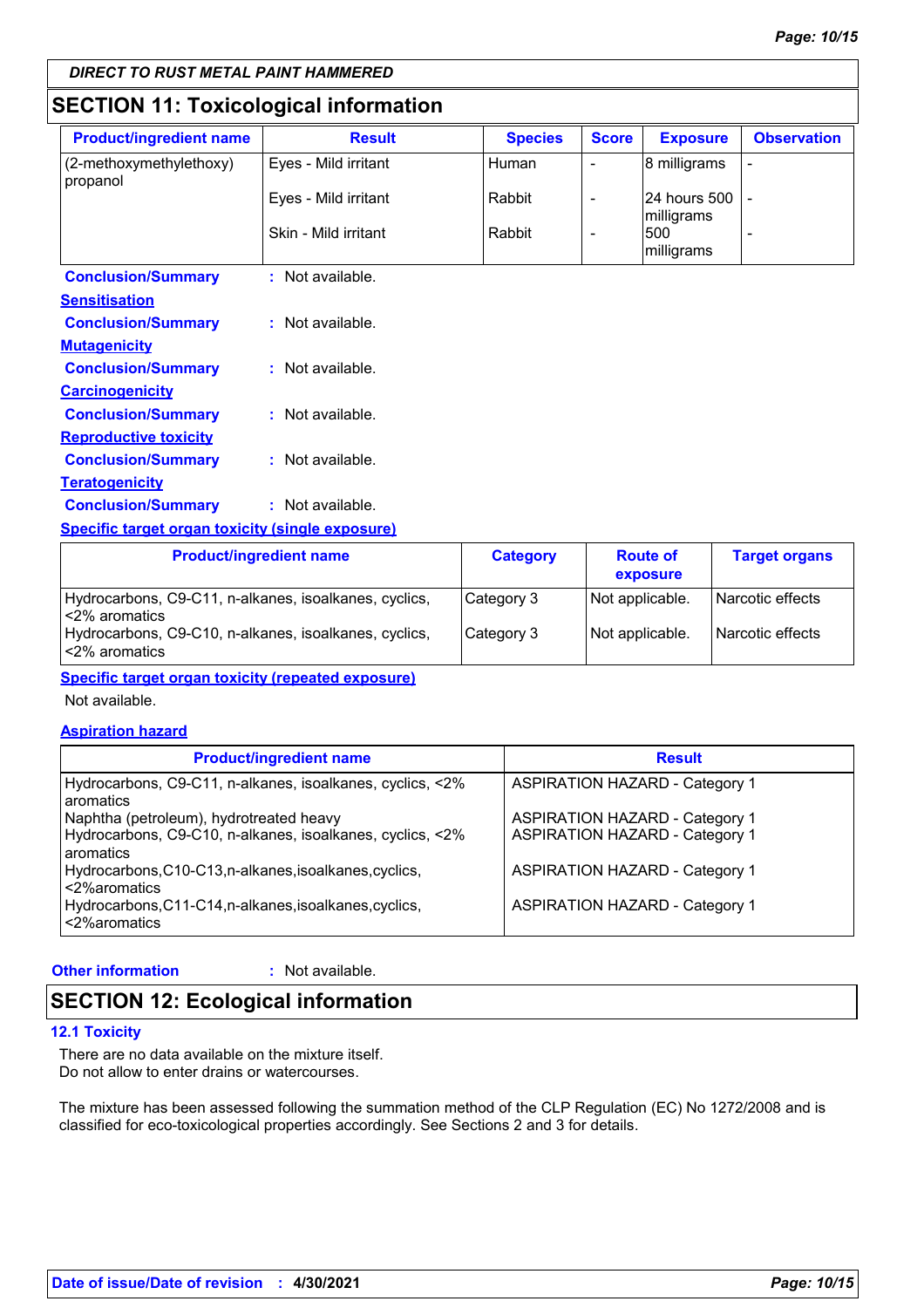### **SECTION 12: Ecological information**

| <b>Product/ingredient name</b> | <b>Result</b>                  | <b>Species</b>                       | <b>Exposure</b> |
|--------------------------------|--------------------------------|--------------------------------------|-----------------|
| trizinc bis(orthophosphate)    | Acute EC50 0.21 mg/l           | Daphnia - Ceriodaphnia dubia         | 48 hours        |
|                                | Acute EC50 0.19 mg/l           | Daphnia - Ceriodaphnia<br>reticulata | 48 hours        |
|                                | Acute EC50 0.27 mg/l           | Daphnia - Daphnia pulex              | 48 hours        |
|                                | Acute IC50 0.136 mg/l          | Algae - Selenastrum<br>capricornutum | 72 hours        |
|                                | Acute LC50 1.92 mg/l           | Fish - Oncorhynchus kisutch          | 96 hours        |
|                                | Acute LC50 0.77 mg/l           | Fish - Pimephales promelas           | 96 hours        |
|                                | Acute LC50 0.33 mg/l           | Fish - Thymallus articus             | 96 hours        |
|                                | Acute LC50 90 µg/l Fresh water | Fish - Oncorhynchus mykiss           | 96 hours        |

**Conclusion/Summary :** Not available.

#### **12.2 Persistence and degradability**

**Conclusion/Summary :** Not available.

#### **12.3 Bioaccumulative potential**

| <b>Product/ingredient name</b>          | $\mathsf{LocP}_\infty$   | <b>BCF</b> | <b>Potential</b> |
|-----------------------------------------|--------------------------|------------|------------------|
| trizinc bis(orthophosphate)             | $\overline{\phantom{a}}$ | 60960      | high             |
| (2-methoxymethylethoxy)<br>propanol     | 0.004                    |            | low              |
| 2-ethylhexanoic acid,<br>manganese salt |                          | 2.96       | low              |

| <b>12.4 Mobility in soil</b>                                         |                  |
|----------------------------------------------------------------------|------------------|
| <b>Soil/water partition</b><br><b>coefficient</b> (K <sub>oc</sub> ) | : Not available. |
| <b>Mobility</b>                                                      | : Not available. |

### **12.5 Results of PBT and vPvB assessment**

This mixture does not contain any substances that are assessed to be a PBT or a vPvB.

**12.6 Other adverse effects** : No known significant effects or critical hazards.

### **SECTION 13: Disposal considerations**

The information in this section contains generic advice and guidance. The list of Identified Uses in Section 1 should be consulted for any available use-specific information provided in the Exposure Scenario(s).

#### **13.1 Waste treatment methods**

| <b>Product</b>                 |                                                                                                                                                                                                                                                                                                                                                                                                                                                                                                                                                      |
|--------------------------------|------------------------------------------------------------------------------------------------------------------------------------------------------------------------------------------------------------------------------------------------------------------------------------------------------------------------------------------------------------------------------------------------------------------------------------------------------------------------------------------------------------------------------------------------------|
| <b>Methods of disposal</b>     | : The generation of waste should be avoided or minimised wherever possible.<br>Disposal of this product, solutions and any by-products should at all times comply<br>with the requirements of environmental protection and waste disposal legislation<br>and any regional local authority requirements. Dispose of surplus and non-<br>recyclable products via a licensed waste disposal contractor. Waste should not be<br>disposed of untreated to the sewer unless fully compliant with the requirements of<br>all authorities with jurisdiction. |
| <b>Hazardous waste</b>         | : The classification of the product may meet the criteria for a hazardous waste.                                                                                                                                                                                                                                                                                                                                                                                                                                                                     |
| <b>Disposal considerations</b> | : Do not allow to enter drains or watercourses.<br>Dispose of according to all federal, state and local applicable regulations.<br>If this product is mixed with other wastes, the original waste product code may no<br>longer apply and the appropriate code should be assigned.<br>For further information, contact your local waste authority.                                                                                                                                                                                                   |
| <b>Packaging</b>               |                                                                                                                                                                                                                                                                                                                                                                                                                                                                                                                                                      |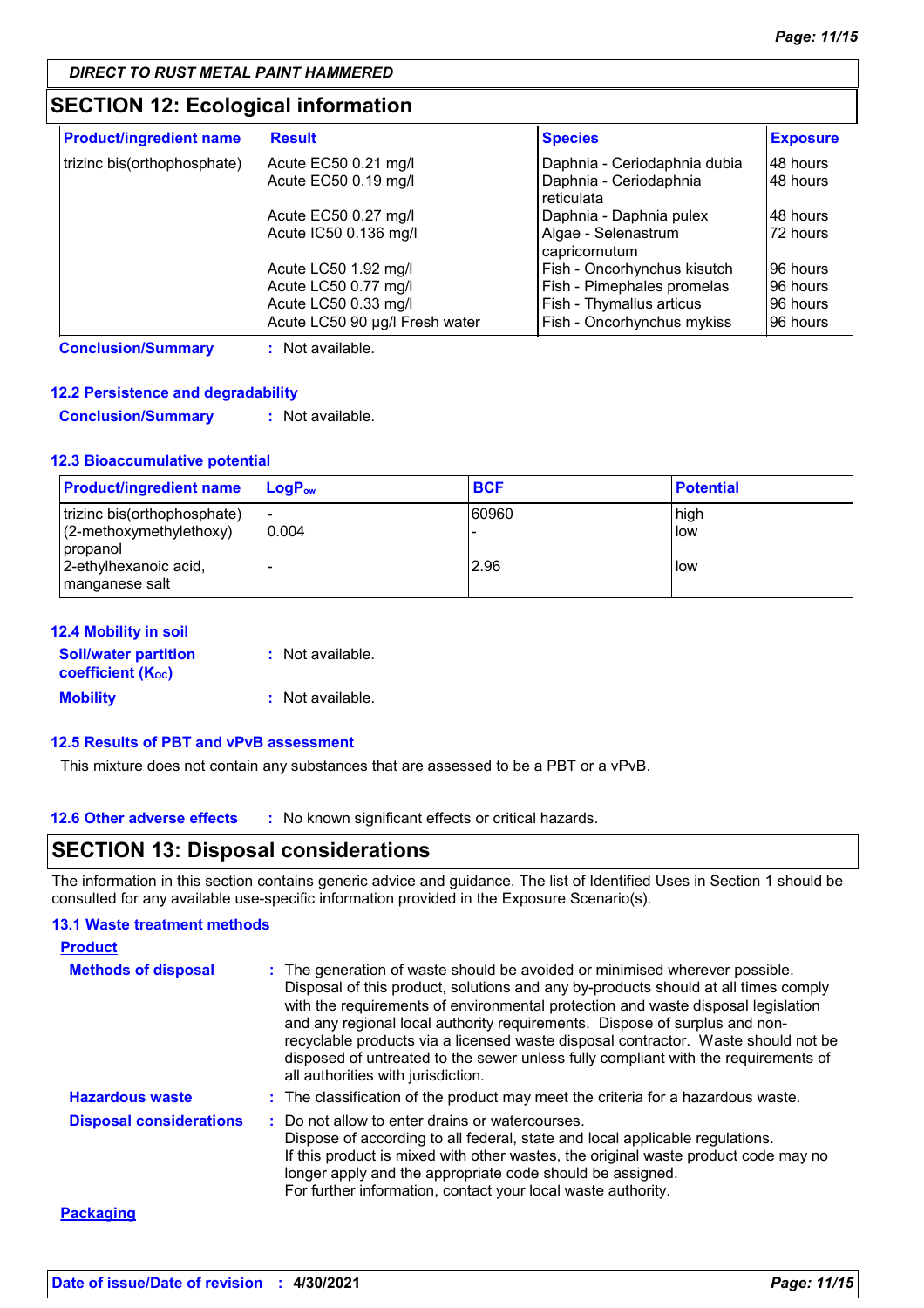## **SECTION 13: Disposal considerations**

| <b>Methods of disposal</b>     | when recycling is not feasible.                                                                                                                                                                                                                                                                                                                                                                                                                                                                                                                               | : The generation of waste should be avoided or minimised wherever possible. Waste<br>packaging should be recycled. Incineration or landfill should only be considered |
|--------------------------------|---------------------------------------------------------------------------------------------------------------------------------------------------------------------------------------------------------------------------------------------------------------------------------------------------------------------------------------------------------------------------------------------------------------------------------------------------------------------------------------------------------------------------------------------------------------|-----------------------------------------------------------------------------------------------------------------------------------------------------------------------|
| <b>Disposal considerations</b> | : Using information provided in this safety data sheet, advice should be obtained from<br>the relevant waste authority on the classification of empty containers.<br>Empty containers must be scrapped or reconditioned.<br>Dispose of containers contaminated by the product in accordance with local or<br>national legal provisions.                                                                                                                                                                                                                       |                                                                                                                                                                       |
| <b>Type of packaging</b>       |                                                                                                                                                                                                                                                                                                                                                                                                                                                                                                                                                               | European waste catalogue (EWC)                                                                                                                                        |
| <b>CEPE Paint Guidelines</b>   | 15 01 10*                                                                                                                                                                                                                                                                                                                                                                                                                                                                                                                                                     | packaging containing residues of or contaminated by<br>hazardous substances                                                                                           |
| <b>Special precautions</b>     | : This material and its container must be disposed of in a safe way. Care should be<br>taken when handling emptied containers that have not been cleaned or rinsed out.<br>Empty containers or liners may retain some product residues. Vapour from product<br>residues may create a highly flammable or explosive atmosphere inside the<br>container. Do not cut, weld or grind used containers unless they have been cleaned<br>thoroughly internally. Avoid dispersal of spilt material and runoff and contact with<br>soil, waterways, drains and sewers. |                                                                                                                                                                       |

### **SECTION 14: Transport information**

### **Information pertaining to IATA and ADN is considered not relevant since the material is not packaged in the correct approved packaging required of these methods of transport.**

| <b>ADR</b>                                     |                                                                                                                                                                                                                        | <b>IMDG</b>    |
|------------------------------------------------|------------------------------------------------------------------------------------------------------------------------------------------------------------------------------------------------------------------------|----------------|
| 14.1 UN number                                 | <b>UN1263</b>                                                                                                                                                                                                          | <b>UN1263</b>  |
| 14.2 UN proper<br>shipping name                | <b>PAINT</b>                                                                                                                                                                                                           | <b>PAINT</b>   |
| <b>14.3 Transport</b><br>hazard class(es)      |                                                                                                                                                                                                                        |                |
| <b>Class</b>                                   | 3                                                                                                                                                                                                                      | 3              |
| <b>Subsidiary class</b>                        |                                                                                                                                                                                                                        |                |
| <b>14.4 Packing group</b>                      | $\mathop{\mathsf{III}}\nolimits$                                                                                                                                                                                       | $\mathbf{III}$ |
| 14.5<br><b>Environmental</b><br><b>hazards</b> |                                                                                                                                                                                                                        |                |
| <b>Marine pollutant</b>                        | No.                                                                                                                                                                                                                    | No.            |
| <b>Marine pollutant</b><br><b>substances</b>   |                                                                                                                                                                                                                        | Not available. |
| <b>14.6 Special</b><br>precautions for<br>user | Transport within user's premises: always<br>transport in closed containers that are upright<br>and secure. Ensure that persons transporting<br>the product know what to do in the event of an<br>accident or spillage. |                |
| <b>HI/Kemler number</b>                        | 30                                                                                                                                                                                                                     |                |
| <b>Emergency</b><br>schedules (EmS)            |                                                                                                                                                                                                                        | F-E, S-E       |
|                                                |                                                                                                                                                                                                                        |                |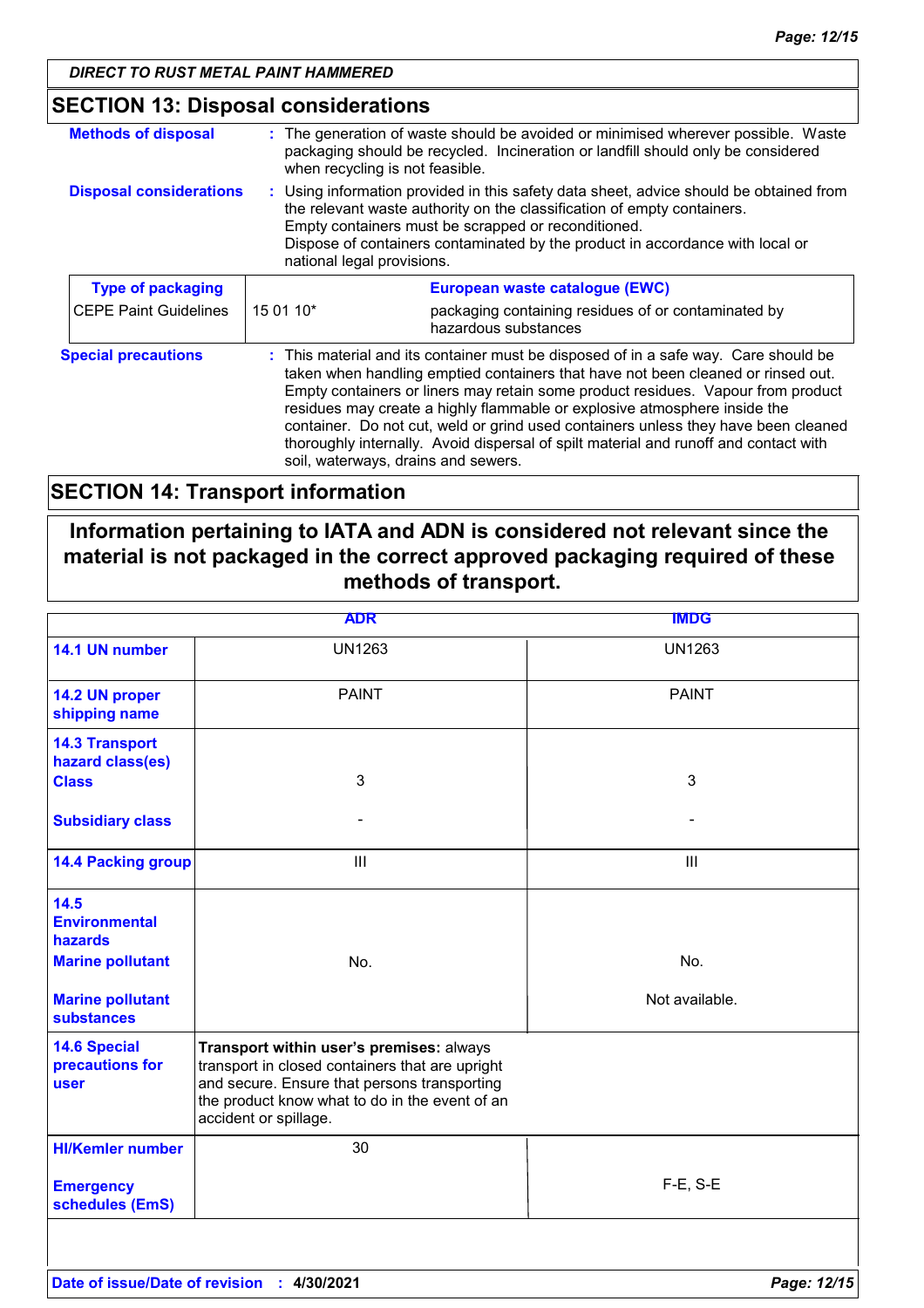### **Information pertaining to IATA and ADN is considered not relevant since the material is not packaged in the correct approved packaging required of these methods of transport.**

| <b>14.7 Transport in bulk</b><br>according to IMO<br><b>instruments</b> | : Not applicable.                                                                                                                                                                   |                                                                                                                                                                                                                                                                                                                  |
|-------------------------------------------------------------------------|-------------------------------------------------------------------------------------------------------------------------------------------------------------------------------------|------------------------------------------------------------------------------------------------------------------------------------------------------------------------------------------------------------------------------------------------------------------------------------------------------------------|
| <b>Additional</b><br>information                                        | Viscous substance exemption In pack sizes<br>less than 450 litres, under the terms of<br>2.2.3.1.5<br>this product is not subject to the provisions of<br>ADR.<br>Tunnel code (D/E) | Viscous liquid exception In pack sizes up to<br>and including 30 litres, under the terms of<br>2.3.2.5, this product is not subject to the<br>packaging,<br>labelling and marking requirements of the<br>IMDG Code, but both full documentation and<br>placarding of cargo transport units is still<br>required. |

### **SECTION 15: Regulatory information**

**15.1 Safety, health and environmental regulations/legislation specific for the substance or mixture**

**EU Regulation (EC) No. 1907/2006 (REACH)**

**Annex XIV - List of substances subject to authorisation**

**Annex XIV**

None of the components are listed, or the component present is below its threshold.

**Substances of very high concern**

None of the components are listed, or the component present is below its threshold.

**Annex XVII - Restrictions on the manufacture, placing on the market and use of certain dangerous substances, mixtures and articles :**

### **Other EU regulations**

**VOC for Ready-for-Use :** Not applicable.

**Mixture**

**Ozone depleting substances (1005/2009/EU)** Not listed.

**Prior Informed Consent (PIC) (649/2012/EU)** Not listed.

### **Seveso Directive**

This product may add to the calculation for determining whether a site is within the scope of the Seveso Directive on major accident hazards.

### **International regulations**

**Chemical Weapon Convention List Schedules I, II & III Chemicals** Not listed.

### **Montreal Protocol**

Not listed.

**Stockholm Convention on Persistent Organic Pollutants** Not listed.

**Rotterdam Convention on Prior Informed Consent (PIC)** Not listed.

**UNECE Aarhus Protocol on POPs and Heavy Metals** Not listed.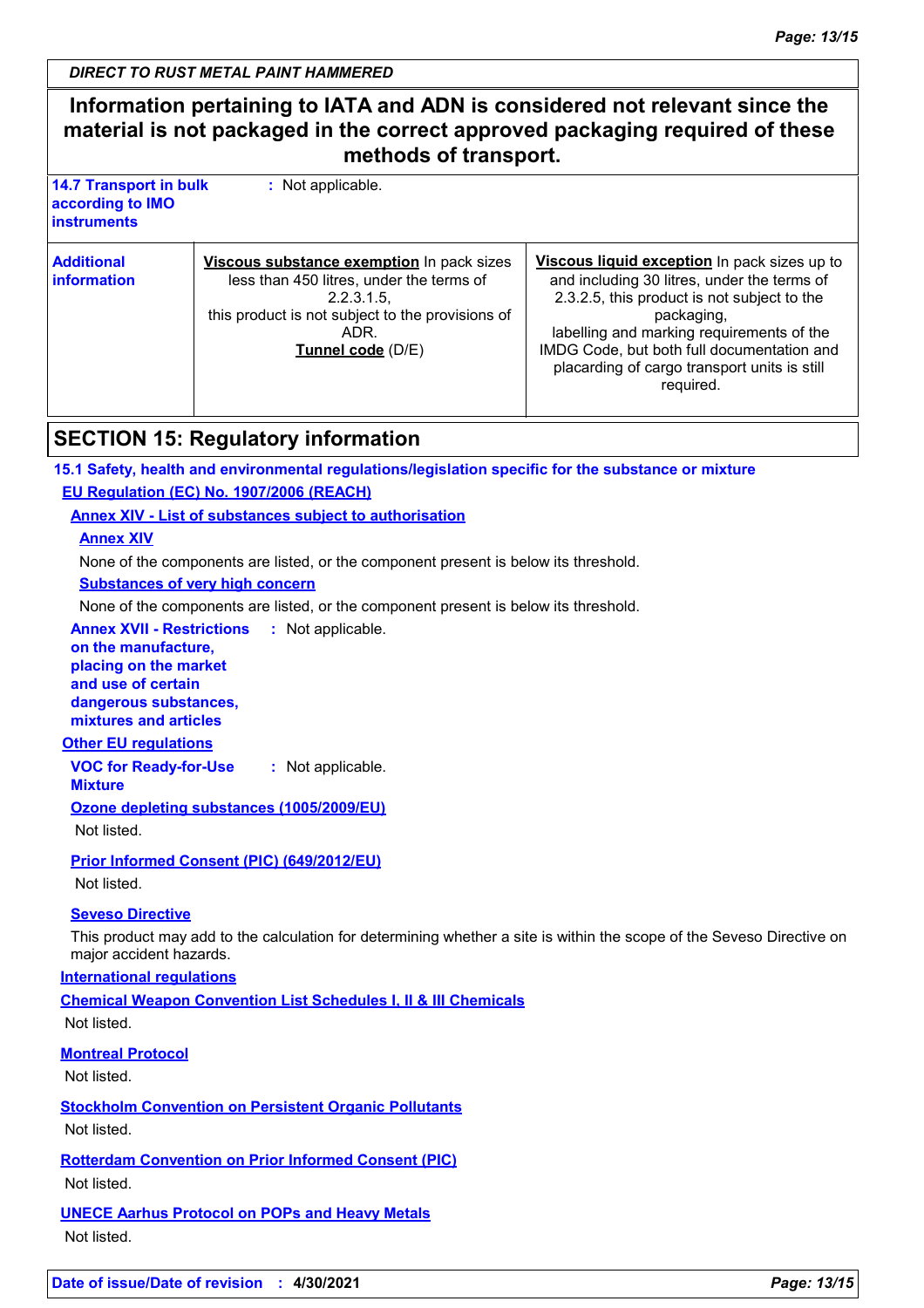### **SECTION 15: Regulatory information**

**15.2 Chemical safety assessment**

**:** No Chemical Safety Assessment has been carried out.

### **SECTION 16: Other information**

#### **CEPE code :** 1

 $\nabla$  Indicates information that has changed from previously issued version.

| <b>Abbreviations and acronyms : ATE = Acute Toxicity Estimate</b><br>CLP = Classification, Labelling and Packaging Regulation [Regulation (EC) No.<br>1272/2008]<br>DMEL = Derived Minimal Effect Level<br>DNEL = Derived No Effect Level<br>EUH statement = CLP-specific Hazard statement<br>$N/A = Not available$<br>PBT = Persistent, Bioaccumulative and Toxic<br>PNEC = Predicted No Effect Concentration |
|----------------------------------------------------------------------------------------------------------------------------------------------------------------------------------------------------------------------------------------------------------------------------------------------------------------------------------------------------------------------------------------------------------------|
| <b>RRN = REACH Registration Number</b><br>SGG = Segregation Group<br>vPvB = Very Persistent and Very Bioaccumulative                                                                                                                                                                                                                                                                                           |

#### **Procedure used to derive the classification according to Regulation (EC) No. 1272/2008 [CLP/GHS]**

| <b>Classification</b>   | <b>Justification</b>    |
|-------------------------|-------------------------|
| Flam. Liq. 3, H226      | l On basis of test data |
| STOT SE 3, H336         | Calculation method      |
| Aquatic Chronic 3, H412 | Calculation method      |

#### **Full text of abbreviated H statements**

| H226          | Flammable liquid and vapour.                               |
|---------------|------------------------------------------------------------|
| H302          | Harmful if swallowed.                                      |
| H304          | May be fatal if swallowed and enters airways.              |
| H315          | Causes skin irritation.                                    |
| H318          | Causes serious eye damage.                                 |
| H319          | Causes serious eye irritation.                             |
| H336          | May cause drowsiness or dizziness.                         |
| <b>H361d</b>  | Suspected of damaging the unborn child.                    |
| <b>H361fd</b> | Suspected of damaging fertility. Suspected of damaging the |
|               | unborn child.                                              |
| H373          | May cause damage to organs through prolonged or repeated   |
|               | exposure.                                                  |
| H400          | Very toxic to aquatic life.                                |
| H410          | Very toxic to aquatic life with long lasting effects.      |
| H411          | Toxic to aquatic life with long lasting effects.           |
| H412          | Harmful to aquatic life with long lasting effects.         |

#### **Full text of classifications [CLP/GHS]**

| Acute Tox. 4, H302      | <b>ACUTE TOXICITY (oral) - Category 4</b>             |
|-------------------------|-------------------------------------------------------|
| Aquatic Acute 1, H400   | SHORT-TERM (ACUTE) AQUATIC HAZARD - Category 1        |
| Aquatic Chronic 1, H410 | LONG-TERM (CHRONIC) AQUATIC HAZARD - Category 1       |
| Aquatic Chronic 2, H411 | LONG-TERM (CHRONIC) AQUATIC HAZARD - Category 2       |
| Aquatic Chronic 3, H412 | LONG-TERM (CHRONIC) AQUATIC HAZARD - Category 3       |
| Asp. Tox. 1, H304       | <b>ASPIRATION HAZARD - Category 1</b>                 |
| <b>EUH066</b>           | Repeated exposure may cause skin dryness or cracking. |
| Eye Dam. 1, H318        | SERIOUS EYE DAMAGE/EYE IRRITATION - Category 1        |
| Eye Irrit. 2, H319      | SERIOUS EYE DAMAGE/EYE IRRITATION - Category 2        |
| Flam. Liq. 3, H226      | FLAMMABLE LIQUIDS - Category 3                        |
| Repr. 2, H361d          | REPRODUCTIVE TOXICITY (Unborn child) - Category 2     |
| Repr. 2, H361fd         | REPRODUCTIVE TOXICITY (Fertility and Unborn child) -  |
|                         | Category 2                                            |
| Skin Irrit. 2, H315     | SKIN CORROSION/IRRITATION - Category 2                |
| <b>STOT RE 2, H373</b>  | SPECIFIC TARGET ORGAN TOXICITY - REPEATED             |
|                         | <b>EXPOSURE - Category 2</b>                          |
| STOT SE 3, H336         | SPECIFIC TARGET ORGAN TOXICITY - SINGLE EXPOSURE      |
|                         | (Narcotic effects) - Category 3                       |